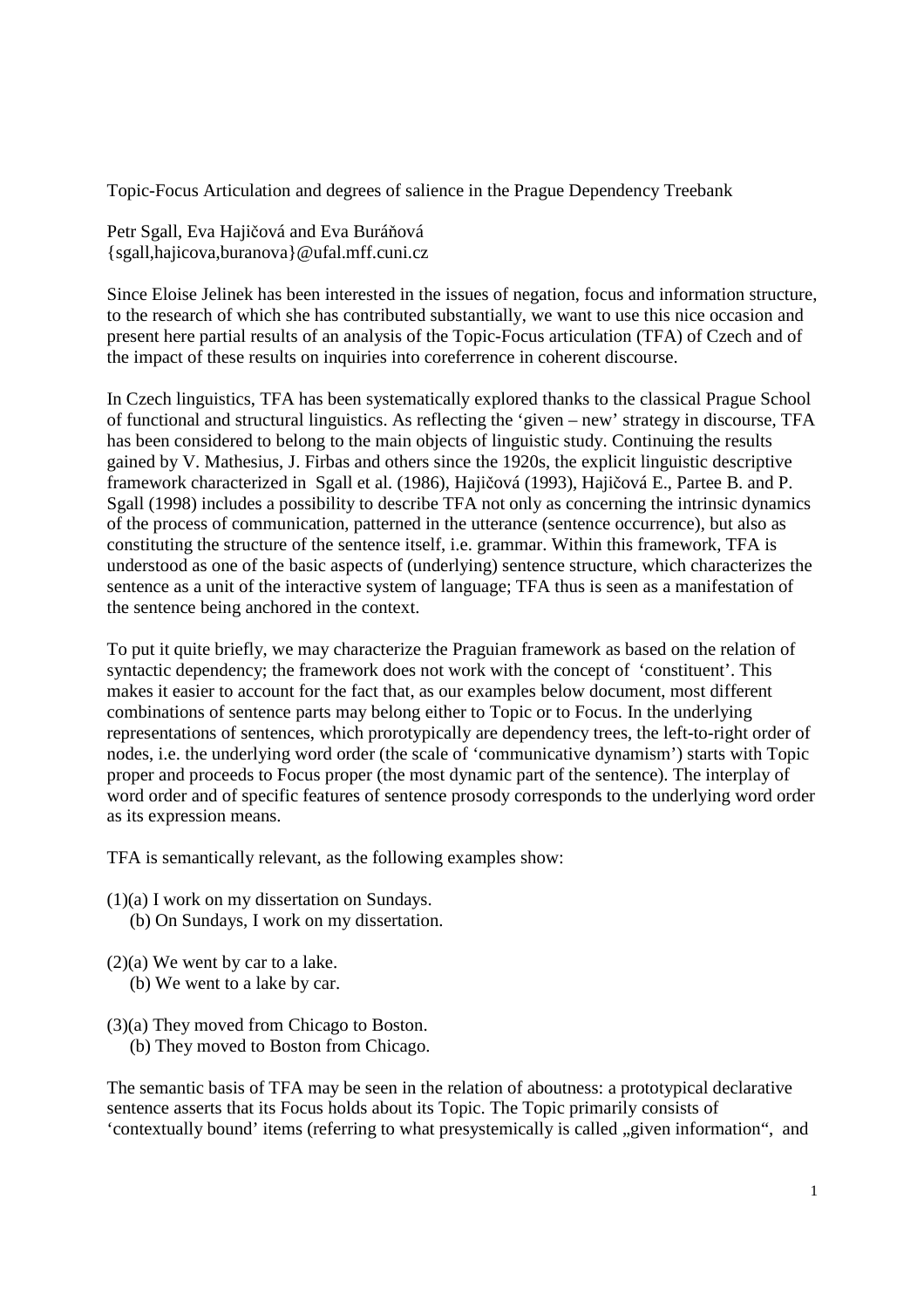the Focus contains 'contextually non-bound' ("new") elements.

After having been discussed and theoretically elaborated for several decades, these issues now are analyzed computationally in the context of the Prague Dependency Treebank (PDT), based on Czech National Corpus (CNC, containing hundreds of millions of word occurrences in journalistic fiction and other texts). The PDT scenario, which thus serves for checking and enriching the chosen description, comprises three layers of annotation:

(i) the morphemic (POS) layer with about 2000 tags for the highly inflectional Czech language, assigned by a stochastic automatic tagger (Hajič and Hladká 1997, Böhmová and Hajičová 1999), with a success rate of more than 95%;

(ii) a layer of 'analytic' ("surface") syntax (Hajič 1998): cca 100 000 Czech sentences have been annotated;

(iii) the underlying syntactic level: tectogrammatical tree structures (TGTSs): up to now, in an experimental phase, running texts of 200 sentences each have been annotated in full detail (the so-called , model collection'), and 2000 sentences in what concerns syntactic structure itself ('large collection').

TGTSs are much simpler than constituency based structure layers of annotation. They do not contain any nonterminal symbols; each of their nodes is labelled by a complex symbol composed of a lexical and a morphological part (values of morphological categories such as number, tense, modalities), and each edge is labelled by the symbol indicating a syntactic relation (i.e. the type of the dependent node, see point (d) below). The main properties of TGTSs can be summarized as follows:

(a) only autosemantic (lexical) words have nodes of their own; function words, as far as semantically relevant, are reflected by parts of complex node labels (with the exception of coordinating conjunctions);

(b) nodes are added in case of deletions on the surface level;

(c) the condition of projectivity is met (i.e. no crossing of edges is allowed)

(d) tectogrammatical functions ('functors') such as Actor/Bearer, Patient, Addressee, Origin, Effect, different kinds of Circumstantials are assigned;

(e) basic features of TFA are introduced.

Three values of a specific TFA attribute assigned to every lexical (autosemantic) occurrence:

- t for 'contextually bound' (prototypically in Topic, T),
- c for 'contrastive (part of) Topic',
- f ('non-bound', typically in Focus, F)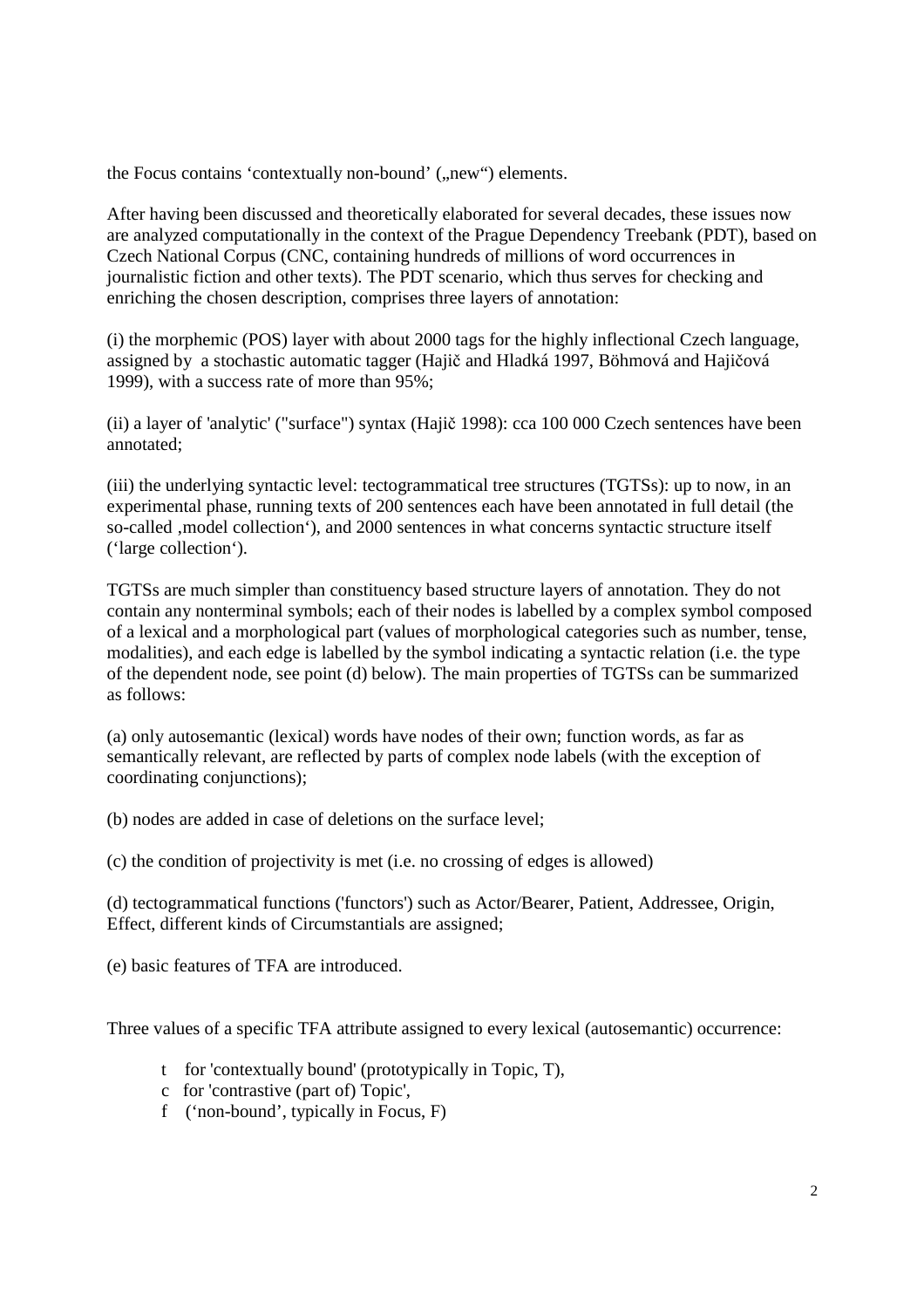A typical example, known from older discussions (with *he* bearing a rising contrastive stress and *her* being stressed with the typical sentence final falling pitch contour):

(4) (She called him a republican.) Then.t he.c insulted.f her.f.

Prototypically, the main verb (V) and its direct dependents following it belong to Focus, they carry index f; the items preceding V carry t or c.

Let us present the description of TFA in PDT by the tectogrammatical analysis of a sample of sentences contained there, to illustrate how this approach makes it possible to analyze also complex sentences as for their TFA patterns, with neither Topic nor Focus corresponding to a single constitutent (argument or adjunct). In (5'), which is a highly simplified linearized TGTS of (5), every dependent item is enclosed in a pair of parentheses; syntactic subscripts of the parentheses are left out here, for the sake of transparency, as well as subscripts indicating morphological values, with the exception of the two which correspond to function words, i.e. Temp and Necess(ity); Fig. 1. presents the respective tree structure, in which three parts of each node label are specified, namely the lexical value, the syntactic function (with ACT for Actor/Bearer, RSTR for Restrictive, MANN for Manner, and OBJ for Objective), and the TFA value:

- (5) České radiokomunikace musí v tomto roce rychle splatit dluh televizním divákům.
- lit.: Czech Radiocommunications have in this year quickly to-pay (their) debt (to the) TV viewers.
- E.: This year, Czech Radiocommunications have quickly to pay their debt to the TV viewers.



Fig. 1.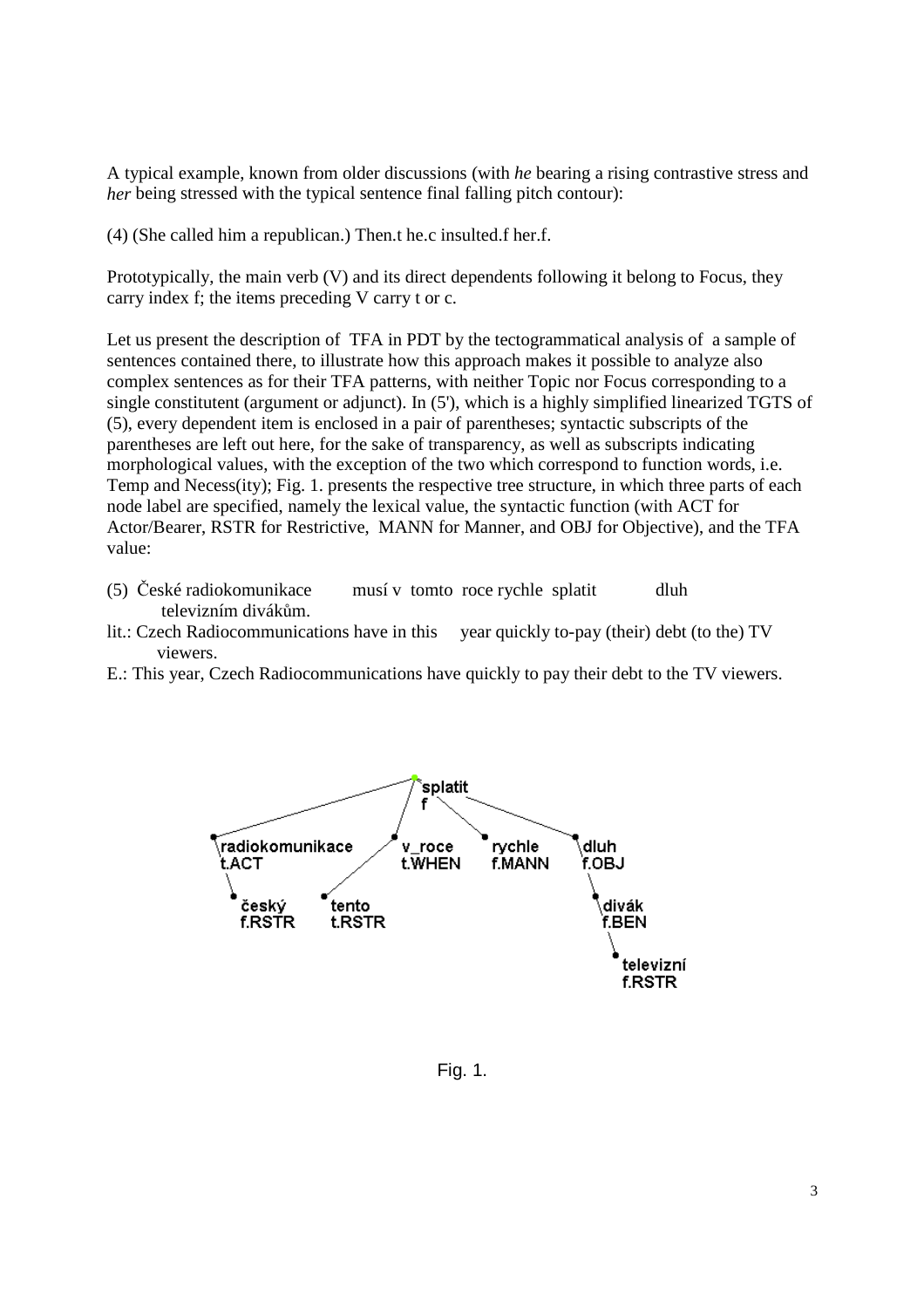The (highly simplified) linearized form of the TGTS:

(5') ((České.f) radiokomunikace.t) ((tomto.t) roce.Temp.t) musí splatit.Necess.f (rychle.f (dluh.f ((televizním.f) divákům.f))

The possibility of such a one-to-one linearization of the dependency tree in the form of a well parenthesized string of complex symbols is of fundamental importance. On the one hand, it may be maintained that a relatively natural image of the sentence structure, as internalized by speakers, comes close to the pattern based on rooted trees; in fact, sentence structure is more complex, since the combinations of the relations of dependency and of coordination require more dimensions than the two that are proper to the dependency tree. On the other hand, the strong restrictions of , projectivity' (with no two edges crossing each other) and of a similarly limited repertoire of relationshhips between dependency and coordination (as well as apposition or parenthesis) lead to the possibility of the one-to-one linearization, the parenthesized strings of which come close to proposition calculus. This points to the possibility to describe the core of sentence structure (without non-prototypical features and subsystems such as coordination, secondary positions of focus sensitive operators, movements concerning *wh*- items, irregularities of morphemics) as not substantially surpassing what often is understood by logicians as common human properties. Thus, also the internalization of the core of the mother tongue could be explained on the basis of such common properties, without postulating a complex framework of innate features.

To illustrate the issues of tectogrammatical annotation, let us add further examples of sentences from PDT:

A focus sensitive particle in the prototypical position:

(6) Pražská matějská pouť má již čtyřsetletou tradici. (The) Prague Matthew Fair has already (a) 400-year tradition. The Prague St. Matthew Fair has already a tradition of 400 years.

The linearized TGTS (with many simplifications):

(6') (pouť.t (pražská.f) (matějská.f)) má.t (již.f) (tradici.f (čtyřsetletou.f))

Czech differs from English in that the position of the focus sensitive particle  $ji\zeta$ , already' in (6) directly reflects the boundary between Topic and Focus. With the order *již má* (, already has'), the main verb would be included in the Focus. However, in the present form, the verb  $m\acute{a}$ , has' is understood as contextually bound (which is well possible with such a semantically poor verb).

Thus, (6) is an example of the primary position of an operator such as *already*, which covers the whole Focus of a sentence, as may be illustrated by semantically more specific examples, cf. (7) and (8):

(7)(a) Jim was looking only for a swimming pool.

(b) Jim only was looking for a swimming pool.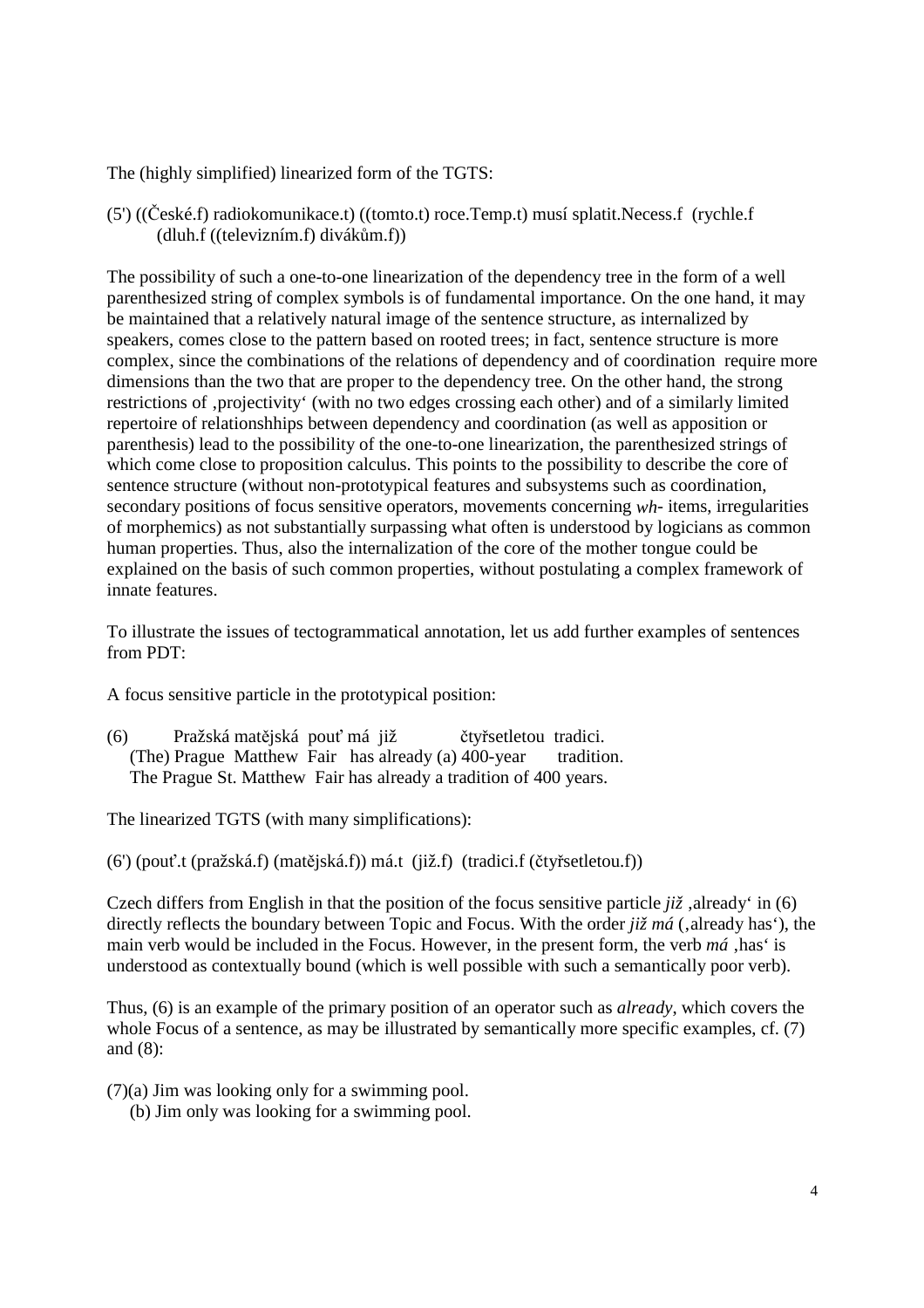(8)(a) Jerry came to the seminar not to listen to the lecture.

(b) Jerry did not come to the seminar to listen to the lecture.

It is possible to paraphrase  $(7)(a)$  by  $\overline{A}$  Jim was looking for nothing else than for a swimming pool and  $(8)(a)$  by Jerry came to the seminar for another aim than to listen to the lecture. Only in the (b) examples the verb itself can be understood as being negated, so that a paraphrase with  $J$ . did nothing else than...' is possible.

Our next example from PDT illustrates the (non-prototypical) presence of contextually bound (CB) items (contrastive or not) within Focus:

(9) Přiznám se, že já osobně to dost prožívám. I-admit that I personally it intensively live-through. I amdit that I personally live this through quite intensively.

(9') (já.t) (Gen.t) přiznám-se.f ((já.c (osobně.f)) (to.t) prožívám.f (dost.f))

In the TGTS (9') the deleted subject pronoun has been restored, and another node has been added for the General Addressee of *prožívám '*live through'*.* The subject is expressed, on the morphemic level, by the personal ending of the verb; it is CB and functions as the Topic proper. The main verb together with the embedded clause constitute the Focus, within which the two verbs are NB, as well as the adverb dost, which is the Focus proper. The subject of this clause, expressed by the pronoun in its strong form, is a contrastive CB item, and together with the CB pronoun *to* , it' it belongs to the Focus, since both the pronouns depend on an item in Focus different from the main verb (namely to the embedded verb). The adverb *osobně*, personnally', which is contextually nonbound, is understood in PDT to depend on  $j\acute{a}$  (, I<sup>e</sup>). It is a general rule in Czech that the weak pronominal forms (such as *ho*, him.Accus.', *mu*, him.Dat', *tě*, you.Dat', *ti* , you. Accus.', or the zero form of the Nominative, , pro-drop') always are CB.

The order of items within Topic can be illustrated by (10):

- (10) Dnes už si však bez něho svoji práci nedovedou představit. Today already Refl however without him their work they-cannot imagine. Nowadays, however, they cannot IMAGINE their work without him.
- (10') (dnes.t) (však.t) (oni.t) (bez-něho.t) (práci.t (svoji.t)) (už.f) (Neg.f) dovedou-představit-si.f

In Czech, the word order is "free" enough (i.e. is flexible enough to reflect the scale of communicative dynamism, the underlying word order, without many movement rules) to be understood as the main means expressing the underlying order of the items within the Topic of a sentence. If, following V. Mathesius, we speak of , Topic proper' and , Focus proper' as the two extreme parts of the sentence (i.e., of its underlying representation), with other parts of Topic and Focus occupying intermediate positions, we may see Topic proper as the least dynamic part of the sentence (referring to , what the sentence is about", and Focus proper as the most dynamic one. In (10), then, we would say that *dnes*, today' is the topic proper, with the zero subject (Actor, the strong form of which is *oni 'they'*), the group *bez něho*, without him<sup>'</sup>, and the object *svoji práci* all occurring as "accompanying members of the Topic". It is necessary to acknowledge that the specific positions of  $u\zeta$ , already', *si* (a reflexive particle lexically belonging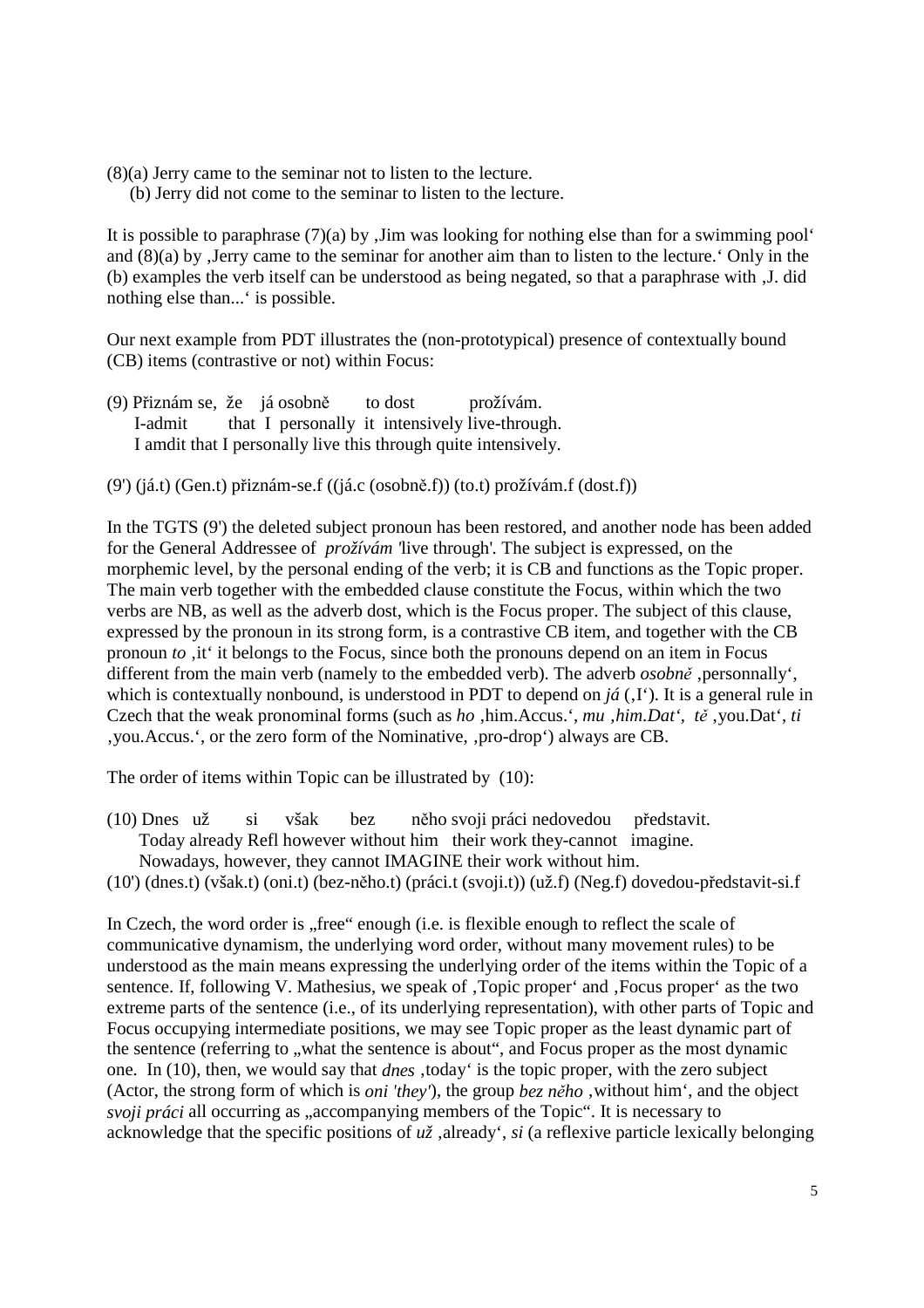to the verb) and *však*, however' are determined by the character of these words as clitics. The operator of negation, which we understand as one of the focus sensitive operators, has the form of the verb prefix *ne*- in Czech.

This way how to describe Topic and Focus of a sentence in a perspicuous manner, without using means which would be unnecessarily complex, may be useful also for describing certain aspects of the foundations of discourse patterns, namely of coreferrence in a connected text.

The basic question in this domain may be looked for in the factors relevant for the addressee's identification of the referents of expressions such as definite noun groups or pronouns. If the discourse contains items such as *the boy*, *the table,* or *he*, how can the hearer/reader find out which boy, which table, or who is meant?

An examination of this question, i.e. of how the referent is identified, has been the object of a longer discussion, see esp. Hajičová et al. (1982; 1998), the results of which might serve to enrich the theories of discourse structure formulated by H. Kamp and others. Especially the following two points are relevant:

(i) it is certain that the 'iota inversum' operator does not offer the proper ground for specifying the referent of a definite noun group, since in the prototypical case more than one boy or table, etc., are included even in the narrow part of the , universe of discourse' (its part that the speaker assumes to be easily accessible for the hearer, the , scene'), or in what often is called the stock of knowledge (information) shared by the speaker and the hearer;

(ii) also the often accepted assumption that a definite noun always has an antecedent in the preceding verbal co-text is not fully substantiated.

Let us present an example of a simple discourse segment:

(11) In the library he entered the reading room, took some books from the shelf and put them on the single desk that was free, not knowing that it was reserved for you.

It may be assumed that the antecedents of *he* and of *the library* are present in the preceding cotext (although not necessarily in the preceding sentence token). The referent of *the reading room* may be determined on the basis of the associative links to the word *library* (a kind of accommodation). The presence of the presupposition that the (every?) library has a single reading room probably is not necessary (although it belongs to the pragmatic background of this utterance that the possible existence of other reading rooms at the library is backgrounded). This is similar with *the shelf*, which also exhibits an associative link to the library, without a presupposition that the room contains a single shelf (although there is also an associative link between *the shelf* and *some books*). The group *some books*, being indefinite (,specifying'), introduces a new referent, not identified, although serving as a starting point for further coreference; in this way, a new member of the scene is established. The pronouns *them* and *it* do have their antecedents in the cotext, and the group *the single desk that was free* constitutes an explicit individual description, again with an associative link to the library. The pronoun *you* is an example of expressions referring to entities which can be mentioned in a discourse without any specific co-textual antecedent, since they either are directly connected to the pragmatic background of the utterance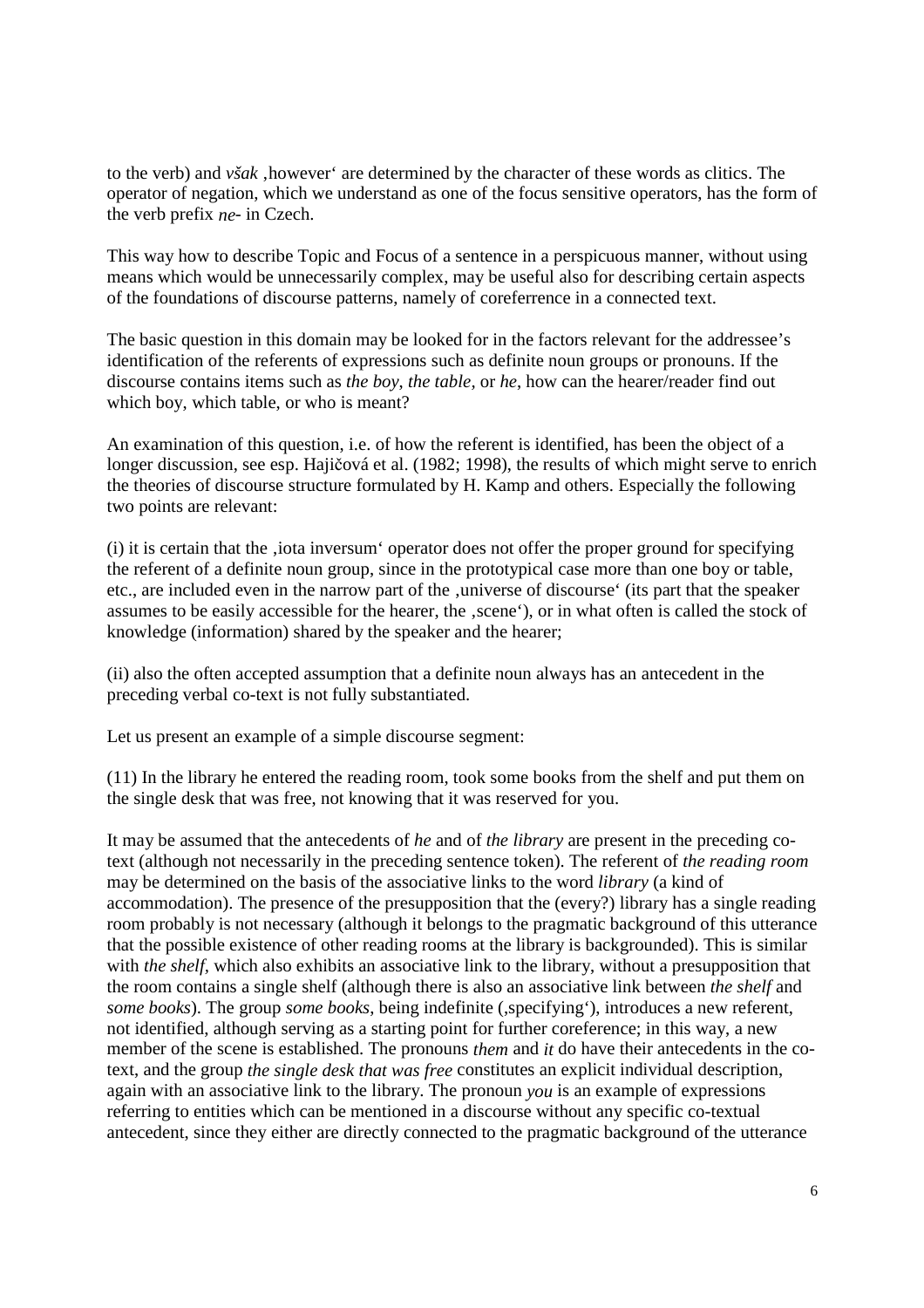(as *I, you, now, here*) or belong to the set of entities easily accessible to speakers sharing a certain cultural background (*Shakespeare, Paris, Churchill*) or technical domain.

Our question is, however, what is the finite mechanism the addressee may use to identify the referents in individual utterances of a discourse. The concept used as the basis for answering this question is that of the hierarchy of salience, introduced by D. Lewis and discussed in the publications quoted above; recently see also Krahmer (1998), Krahmer and Theune (1999). The degrees of salinece are understood as relevant for the reference potential of referring expressions in the subsequent utterances in a discourse, and thus also for the connectedness of the discourse. The hierarchy (partial ordering) of salience degrees is being modified by the flow of discourse in a certain way, which we want to capture in annotating the utterances included in PDT. Before we discuss the attributes of the contextual anchoring of word tokens used to this purpose, let us just remark that we believe there is a possibility to enrich H. Kamp's concept of discourse referent so that the referents display degrees of salience. Thus, in (11) above, the situational context of the utterance makes a certain library (and similarly the referents of *he* and *them*) much more salient than other 'competing' referents. Items such as *you* (*Shakespeare*, and so on) refer to entities enjoying a high degree of salience (in the given group of speakers, or generally) in general, without strict temporal limitations.

Let us now illustrate how the hierarchy of the degrees of salience in a discourse can be captured by the descriptive means of PDT.

In the prototypical case, a new discourse referent emerges as corresponding to a lexical occurrence that carries the value f of the attribute TFA; further items referring to the same referent without longer interruptions in the discourse carry the values t or c, with referents determined by their degrees of salience.

The relationships of individual lexical occurrences to their coreferential antecedents are indicated in PDT by specific attributes for coreferential links:

COREF - the lexical value of the antecedent,

CORNUM - the serial number of the antecedent,

CORSNT - value NIL, if the antecedent in the same sentence; otherwise, the value is PREVi (with i being a natural number) for the case in which the antecedent is in the i-th preceding sentence,

ANTEC - value equal to the functor of the antecedent with grammatical coreference: relative clauses, reflexive pronouns (and particles) such as *se* (,-self<sup>\*</sup>), the relation of control.

As was discussed since the beginning of the 1980s (see Hajičová et al. 1982, 1998), certain basic rules determining the degrees of (reduction of) salience can be assumed. In a schematic way, with n(r) indicating that the referent r has the salience of degree n (a natural number), we in fact measure the reduction of salience:<sup>1</sup>

(i) if r is expressed by a noun (group) or pronoun carrying f, then  $n(r) \Rightarrow O(r)$ ;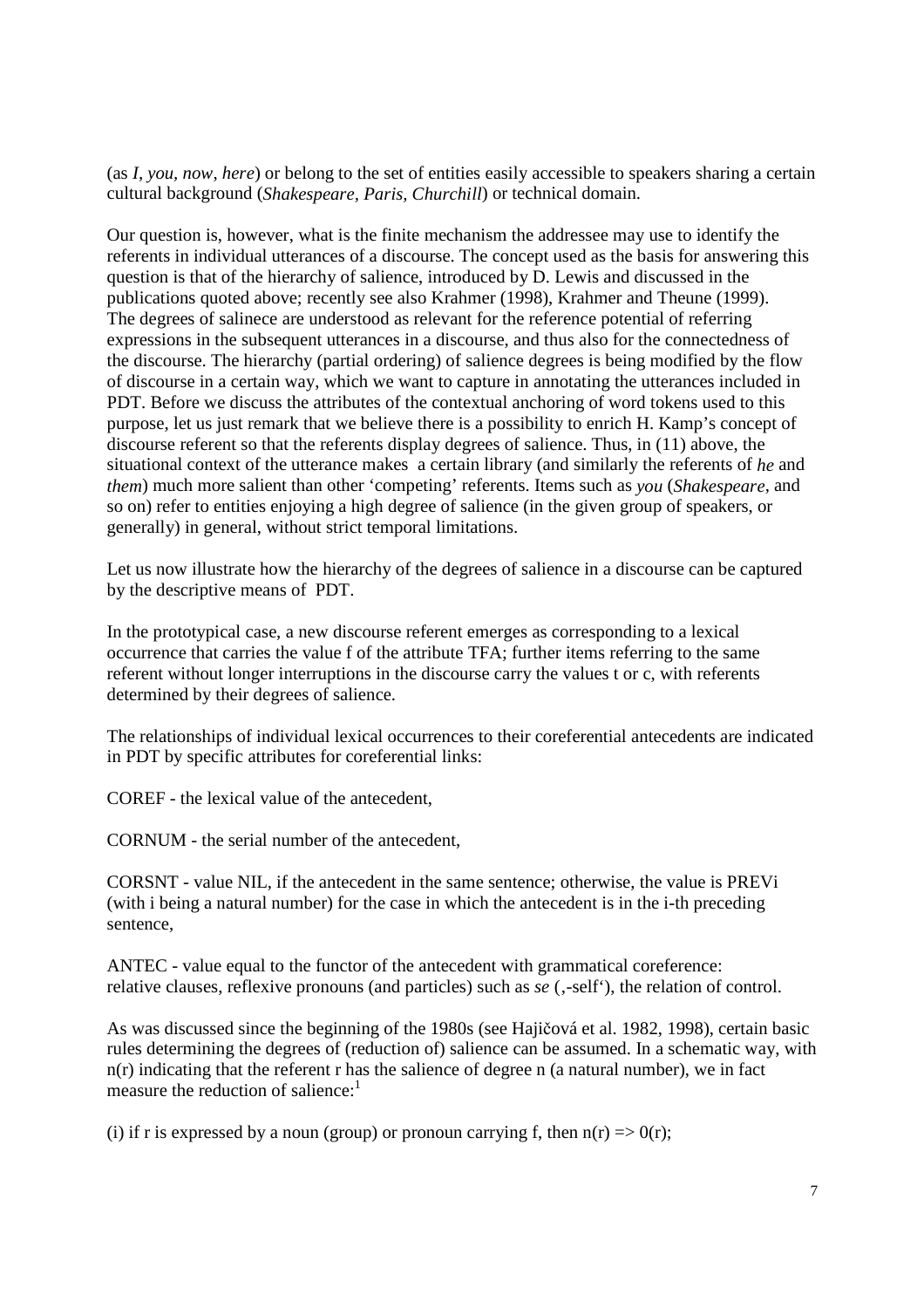(ii) if r is expressed by a noun (group) or pronoun carrying t or c, then  $n(r) \Rightarrow 1(r)$ ;

(iii) if  $n(r) \Rightarrow m(r)$  in sentence S, then  $m+2(q)$  obtains for every referent q that is not itself referred to in S, but is immediately associated with the item r present here;

(iv) if r neither is included in S, nor refers to an associated object, then  $n(r) \Rightarrow n+2(r)$  if r was referred to by an NB item only, in the precedign co-text; if r was referred to by a CB item, then  $n(r) \implies n+1(r).^{2}$ 

As example (12) illustrates, if the degree of salience of a referent R that can be expressed by an item r is higher (by 2 or more) than that of its possible competitors, then r is interpreted by the hearer/reader as referring to R (we add indices indicating the degrees of salience to the relevant nouns and pronouns):

(12) Bill.1 met his cousin.0 at the airport yesterday.

(13)(a) He.1 looked very worried.

(b) He.1 was just looking at the list of arrivals there.

(14) He.1 started to explain that...

If (12) is followed in a discourse by (13)(a), then *he* may be interpreted as coreferential with *cousin*; however, if (13)(b) is uttered after (12), then *he* may refer to *Bill* as well as to *cousin.*  This shows that the difference between the degrees 0 and 1 is not sufficient for a safe choice of reference. On the other hand, if (14) follows after (12) and (13)(a), then *he* in (14) can only be coreferential with the referent of *he* in (13)(a), since the salience of the other referent has now been lowered to 2, according to rule (iv).

This shows that the degrees of salience are relevant for the choice of reference, although the minimal difference of one degree does not give a reliable basis for the choice and can be outweighed by infwerences based on contextualor other knowledge. This (with an impact of certain features of S. Kuno's , empathy', or , the speaker's" viewpoint) is the case of the choice in (13)(a), and this view is confirmed also by examples from PDT, such as the following one:

In the segment of text chosen from PDT, the utterance (5) presented above, and reproduced here as  $(15)$ , is followed by  $(16)$ :

- (15) České radiokomunikace musí v tomto roce rychle splatit dluh televizním divákům.
- lit.: Czech Radiocommunications have in this year quickly to-pay (their) debt (to the) TV viewers.
- E.: This year, Czech Radiocommunications have quickly to pay their debt to the TV viewers.
- (15') ((České.f) radiokomunikace.t) ((tomto.t) roce.Temp.t) musí splatit.Necess.f (rychle.f (dluh.f ((televizním.f) divákům.f))

(16) Jejich vysílače dosud pokrývají signálem programu ČT 2 méně než polovinu území republiky.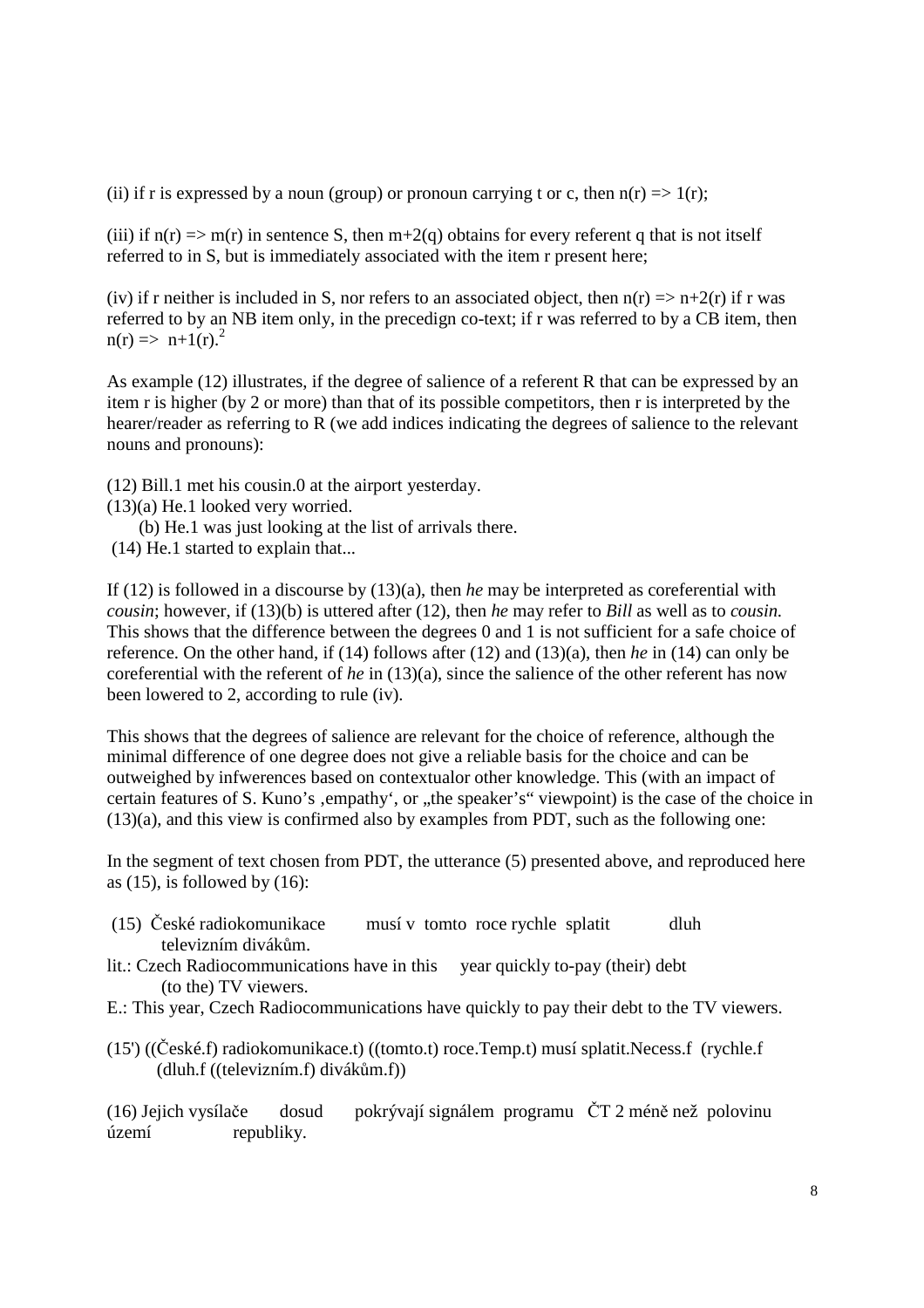lit.: their transmitters up-to-now cover by-signal of-program CT 2 less than (the) half of-(the)-territory of-(the)-Republic E.: Their transmitters hitherto only cover less than a half of the territory of the Republic.

(16') ((jejich.t) vysílače.t) (dosud.t) pokrývají.f (signálem.f (programu.f (ČT.t (2.f)))) ((méně.f (než-polovinu.f)) území.f (republiky.t))

The reference of the pronoun *jejich* (their) in (16) as following (15) by itself is indistinct; the rules (i) - (iv) allow the pronoun to refer either to Czech Radiocommunications or to the TV viewers, since the referent of the former expression exhibiots salience of degree 1 after (15), in which it occurred as CB (t), and the rferent of the latter expression has degree 0 (occurring in (15) as NB, with f). Only inferencing based on knowledge helps then to establish that Czech Radiocommunications, rather than their viewers, are referred to, since they possess tramsmitters, while viewers normally do not have transmitters at their diposal.

If whole texts are examined on this basis, then it may be possible to study much more systematically issues such as those of "topics of texts" or of their individual segments; text segmentation itself may be established with the help of the method outlined. Such inquiries can also bring results advantageous for information retrieval or data mining (distinguishing between texts in which a given topic is actually treated and those in which it is just occasionally mentioned), for question answering, and so on. Let us just remark that an analysis of this kind devoted to a longer text segment that starts, in the PDT, by the sentences (15) and (16) will be included in a paper by E. Hajičová, J. Havelka and P. Sgall, prepared for the fifth volume of *Prague Linguistic Circle Papers* (*Travaux du Cercle linguistique de Prague, n.s.*), to be published by John Benjamins Publ. House, Amsterdam/Philadelphia.

We are well aware that the cotextual factors discussed here are not the only ones relevant for the salience degrees, and that also other factors than salience degrees are to be investigated as possibly being of impact for the reference potential in discourses of different kinds. Among these factors, there are different sources of inferencing based on contextual and other knowledge, such as the situation of the discourse, domain knowledge and cultural background, as well as specific textual patterns (with episodes, poetic effects, and so on). Factors of these and further kinds can be studied on the basis of the salience degrees that are typical for basic discourse situations. In any case, we may conclude that it is useful for a theory of discourse semantics to reflect the degrees of salience. This makes it possible to distinguish the reference potential of referring expressions and thus the connectedness of the discourse. An explicit, formal representation of the semantics of discourse can be enriched by taking into account the degrees of salience of individual discourse referents in different time points of the discourse.